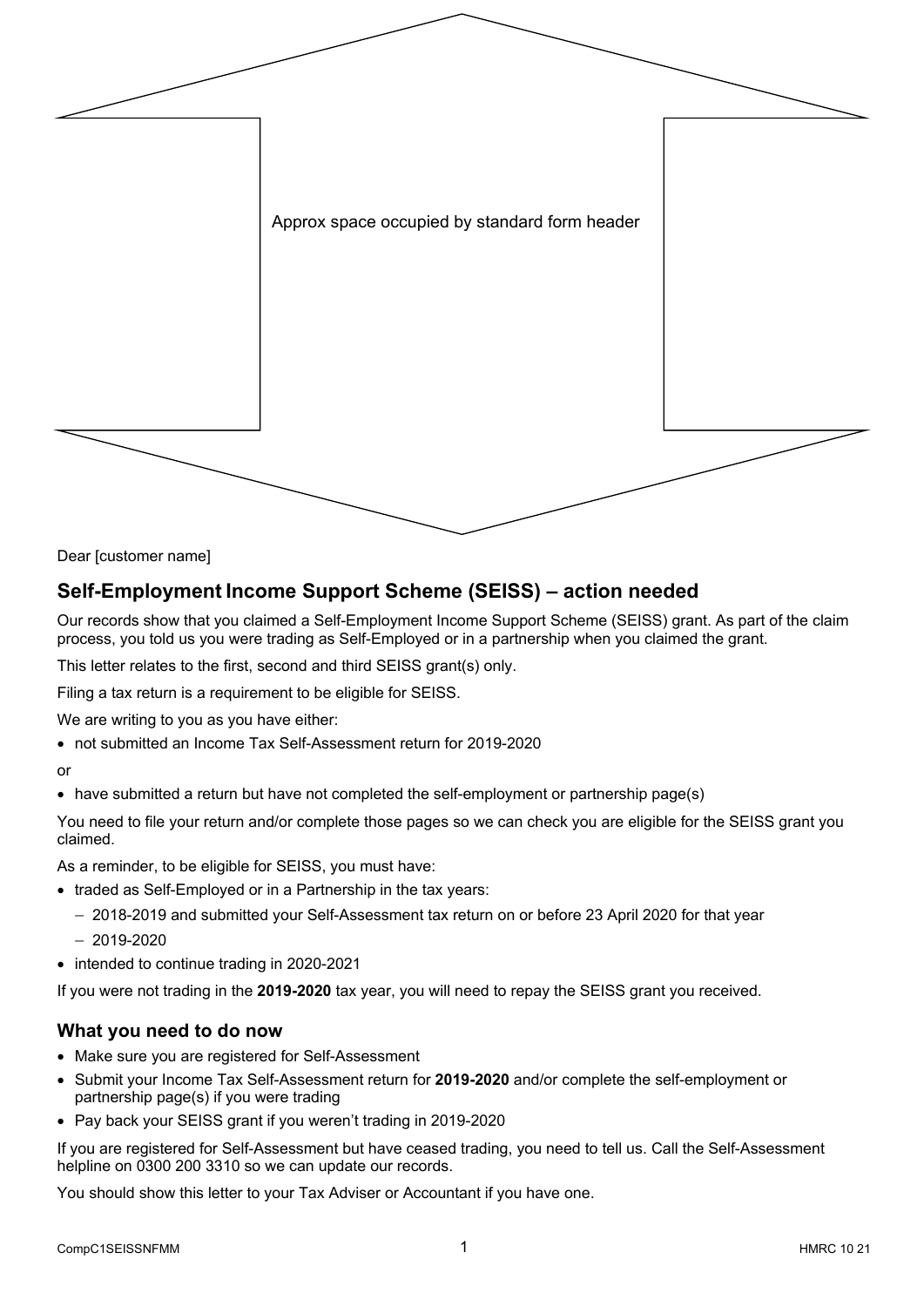Please take action within 30 days, or we will need you to repay the grants you received.

You may be charged a late filing penalty if you are submitting your tax return late (a late filing penalty won't apply if you're amending a return you have already submitted).

### **How to pay back your SEISS grant**

If you didn't trade in 2019-2020 and need to pay back your grant, you should:

- go to **www.gov.uk** and search 'pay back SEISS'
- complete the online form

If it has been over 90 days since you received your grant and you were not eligible, you may be charged a penalty.

### **Contacting us and finding more information**

To find help on filing, amending, or registering for Self-Assessment, go to www.gov.uk and search for 'Self-Assessment'.

If you cannot find the support you need, then call the Self-Assessment helpline on 0300 200 3310.

To find help and further information about SEISS go to www.gov.uk and search 'check SEISS'.

Please tell us if you have any health or personal circumstances that may make it difficult for you to respond. We'll help you in whatever way we can. For more information about this, go to www.gov.uk and search for 'get help from HMRC if you need extra support'.

Yours Sincerely

**SEISS team**

.